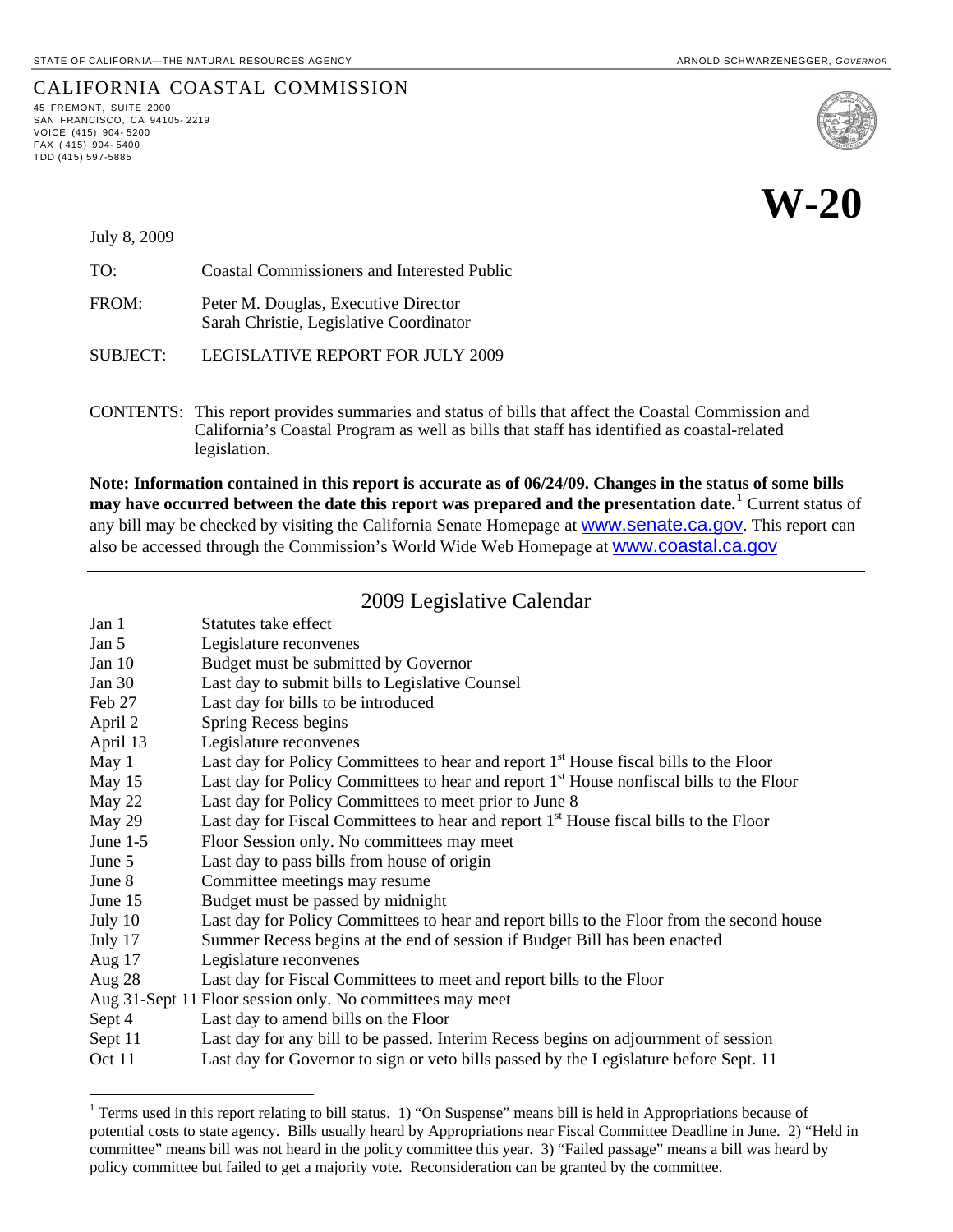### **PRIORITY LEGISLATION**

#### **AB 42 (Blakeslee) Electricity: Pacific Gas & Electric: seismic fault**

This bill would require the California Energy Commission, in consultation with other specified agencies including the Coastal Commission, to determine what, if any seismic or other hazard studies are urgently needed at the Diablo Canyon Nuclear Power Facility. The bill would also require the CEC, in consultation with other state agencies including the Coastal Commission, conduct or facilitate peer review of any studies generated as a result of this bill.

Introduced 12/01/08 Last Amended 06/23/09 Status Senate Energy, Utilities and Commerce Committee

#### **AB 64 (Krekorian) Energy: renewable energy resources**

This bill would, in relevant part to the Coastal Commission, create a new state agency, the Renewables Infrastructure Authority (RIA). The RIA would be composed of a 9-member Board, and would have exclusive authority to issue permits for renewable energy facilities greater than 5 megawatts, effectively pre-empting all local and state regulatory authority. The bill also authorizes the RIA to issue up to \$6.4 billion in bonds to finance renewable energy projects. *Amendments of 5/06 exempt projects within the coastal zone from the bill.* 

Introduced 12/09/08 Last Amended 06/23/09 Status Senate Energy, Utilities and Commerce Committee **Commission position Oppose Unless Amended** 

#### **AB 68 (Brownlee) Solid waste: single-use carry out bags**

This bill would prohibit stores from providing single-use carryout bags to customers after July 10, 2010, unless the store charges a fee of not less than \$0.25 for the bag. The fees collected would be deposited into the Bag Pollution Fund, which the bill would establish, on a quarterly basis. Funds would be expended, after appropriation by the Legislature, to implement programs that educate consumers and reduce the use of plastic bags, and to reduce and mitigate the effects of plastic bag litter.

Introduced 12/12/08 Last Amended 4/23/09 Status Assembly Appropriations Committee, Suspense File

#### **AB 87 (Davis) Single use carryout bags: environmental effects**

This bill would prohibit stores from providing single-use carryout bags to customers after July 10, 2010, unless the store charges a fee of not less than \$0.25 for the bag. The fees collected would be deposited into the Bag Pollution Fund, which the bill would establish, on a quarterly basis. Funds would be expended, after appropriation by the Legislature, to implement programs that educate consumers and reduce the use of plastic bags, and to reduce and mitigate the effects of plastic bag litter.

Introduced 01/05/09 Last Amended 04/27/09 Status Assembly Appropriations Committee, Suspense File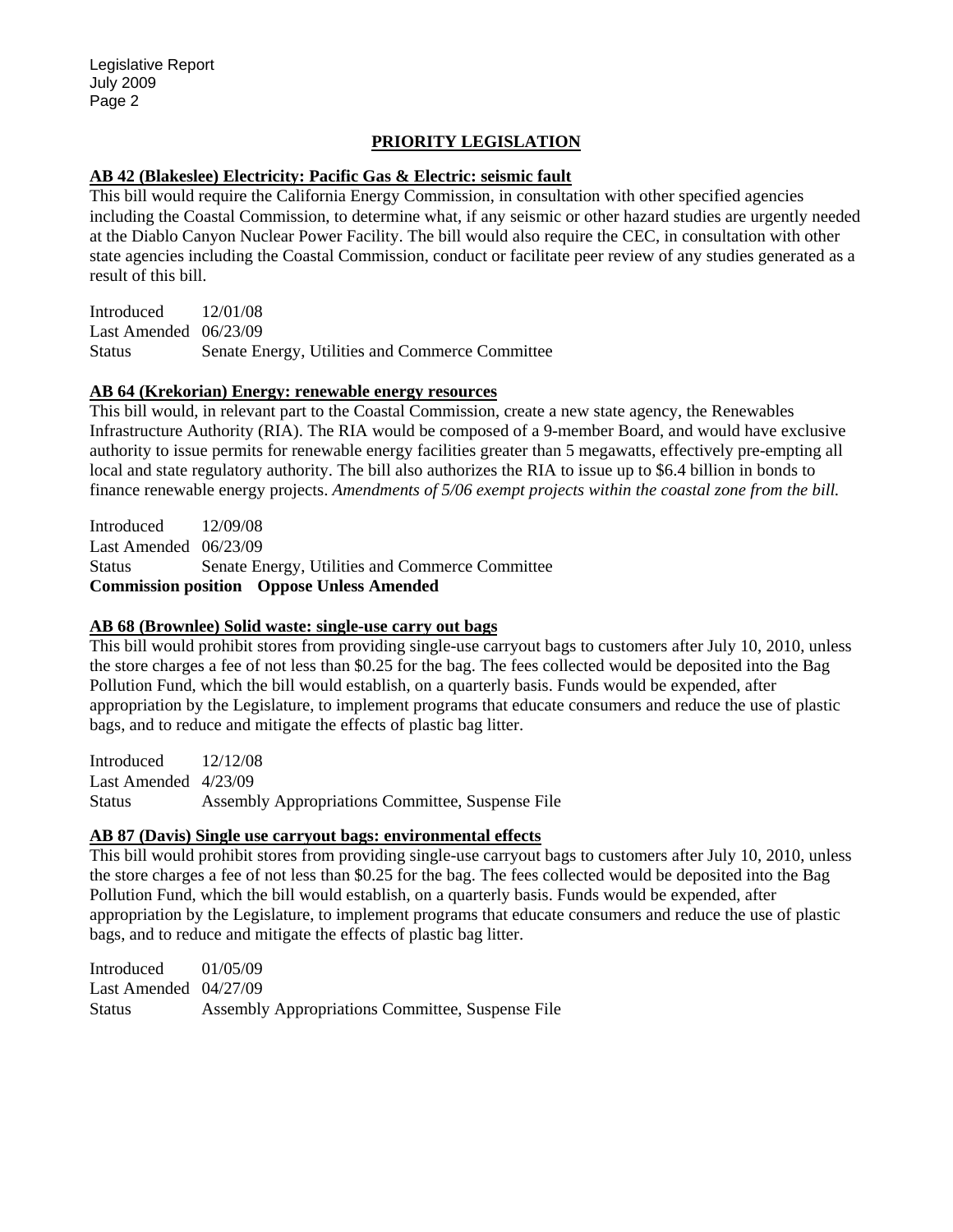#### **AB 226 (Ruskin) Coastal resources: enforcement**

This bill would give the Coastal Commission administrative civil liability authority and deposit any resulting revenues into the Coastal Act Services Fund (CASF). This bill would also redirect existing civil penalty revenue from State Coastal Conservancy to the Commission's CASF, subject to appropriation by the Legislature. *Amendments taken by the author in Senate Natural Resources Committee 6/23 clarify that a lien filed by the Commission would not be a "super lien" and that the provisions of the bill would not apply to local governments when acting in their legislative or quasi-judicial capacity.* 

Introduced 02/03/09 Amended 06/16/09 Status Senate Judiciary Committee **Commission Position Support** 

#### **AB 248 (Lowenthal) Public resources; ballast water management**

This bill would require the owner or operator of a vessel that carries or is capable of carrying ballast water to maintain written or electronic records regarding the make and type of ballast water treatment system, and when and by whom it was approved.

Introduced 02/10/09 Last amended 05/13/09 Status Senate E.Q. Committee

#### **AB 291 (Saldana) Coastal resources: coastal development permits**

This bill would prohibit the issuance of a coastal development permit for any property for which a notice of violation has been received, unless the Executive Director of the Commission determines that an application has been filed that fully resolves the violation. *Amendments of 5/11 clarify that the violation runs with the land, not the person, and exclude de minimis violations from the provisions of the bill.* 

Introduced 02/13/09 Last amended 5/11/09 Status Senate Appropriations Committee **Commission Position Support** 

#### **AB 305 (Nava) Hazardous materials: penalties**

This bill would make failure to report an oil spill or knowingly provide a false or misleading report about an oil spill in waters of the state a crime punishable by a \$50,000 fine, imprisonment, or both.

Introduced 02/17/09 Last amended 05/06/09 Status Senate E.Q. Committee

#### **AB 650 (Hill) Local government: City of Half Moon Bay**

This bill would require the Infrastructure and Economic Development Bank to loan \$10,000 to the city of Half Moon Bay to purchase the Beachwood property in response to the city's settlement agreement in the matter of Yamagiwa v. City of Half Moon Bay (N.D. Cal. 2007). Under the settlement agreement the city waived its right to appeal, and now owes the plaintiff \$18 million in exchange for purchase of the Beachwood property. This is an urgency bill.

Introduced 02/27/09 Last amended  $4/30/09$ Status Assembly Appropriations Committee.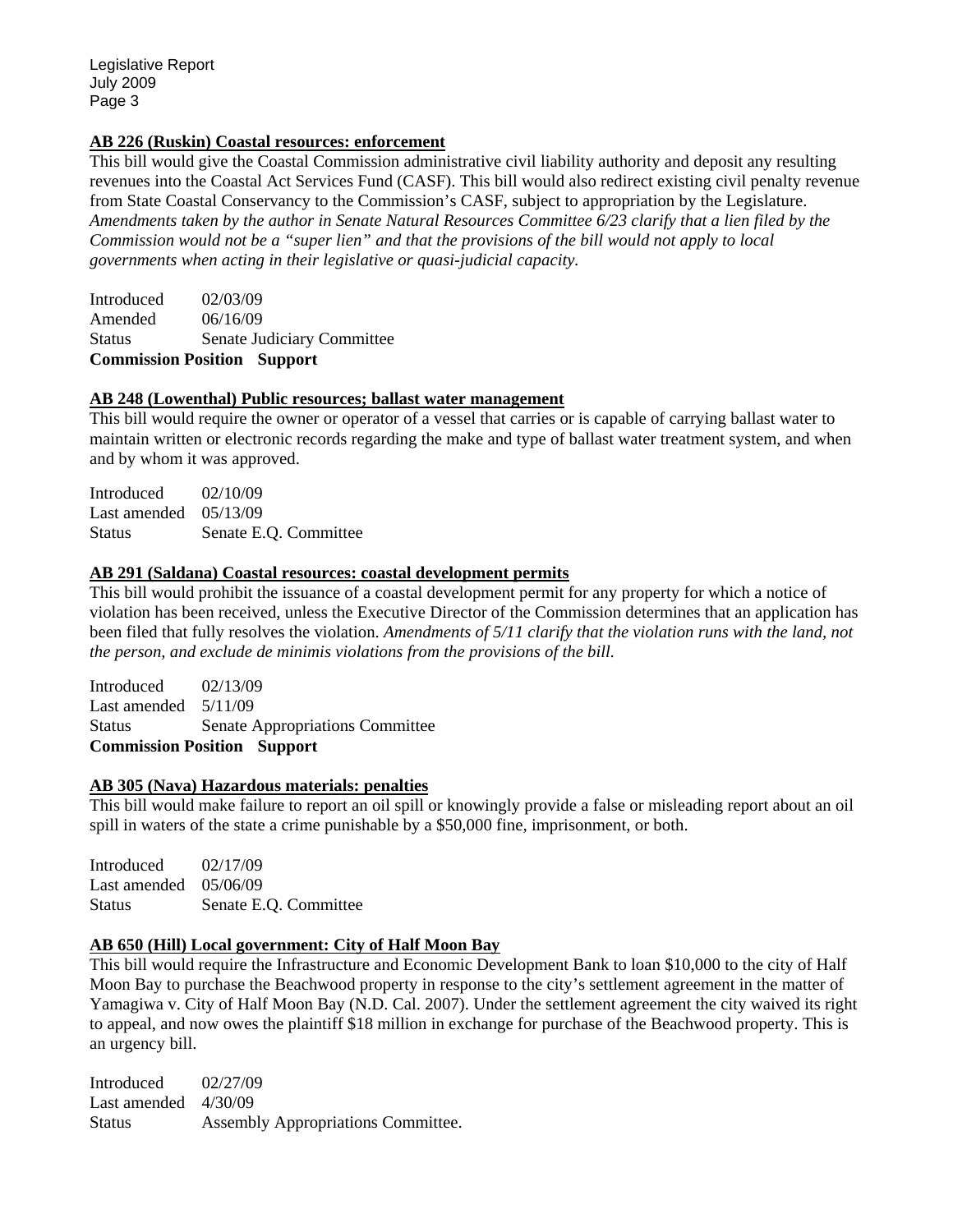Legislative Report July 2009 Page 4

#### **AB 694 (Saldana) Tidelands and submerged lands: San Diego**

This bill would clarify that all state tidelands underlying U.S. Naval installations in the City of San Diego shall revert back to the jurisdiction of the State Lands Commission after decommissioning, rather than remaining the property of the Navy.

Introduced 02/26/09 Status Senate Natural Resources and Water Committee

#### **AB 783 (Anderson) State agencies: repeal**

This bill would require that all statutorily created state agencies, boards, and state commissions that are funded by General Fund revenues, except for the Franchise Tax Board, be repealed on January 1, 2022.

Introduced 02/26/09 Status Assembly Business and Professions Committee

#### **AB 925 (Saldana) Recycling: single use beverage container caps**

This bill would prohibit the sale of single-use plastic beverage containers without a cap that is not affixed to the container, and made from recyclable materials.

Introduced 02/26/09 Status Senate E.Q. Committee **Commission position Recommend Support – (analysis attached)** 

#### **AB 964 (Committee)**

This bill would set in statute the provisions of a MOU between the state and several bargaining units representing state employees, regarding calculations for retirement allowances.

Introduced 02/26/09 Last amended 03/23/09 Status Assembly Floor, urgency clause failed adoption, reconsideration granted

#### **AB 1347 (Price) Desalination**

This bill would repeal Section 12949.6 of the Water Code. This section establishes the Water Desalination Task Force, and requires the Department to report to the Legislature no later than July 1, 2004, on the potential opportunities for sea water and brackish water desalination in California. The Commission participated in the task force, but did not sign on to the final report.

Introduced 02/27/09 Status Assembly Water, Parks and Wildlife Committee

### **AB 1358 (Hill) Product management: disposable food containers**

This bill would prohibit food vendors or state facilities from dispensing food or beverages in disposable polystyrene food or beverage containers, beginning January 1, 2012.

Introduced 02/27/09 Last amended 05/05/09 Status Assembly Floor, inactive file.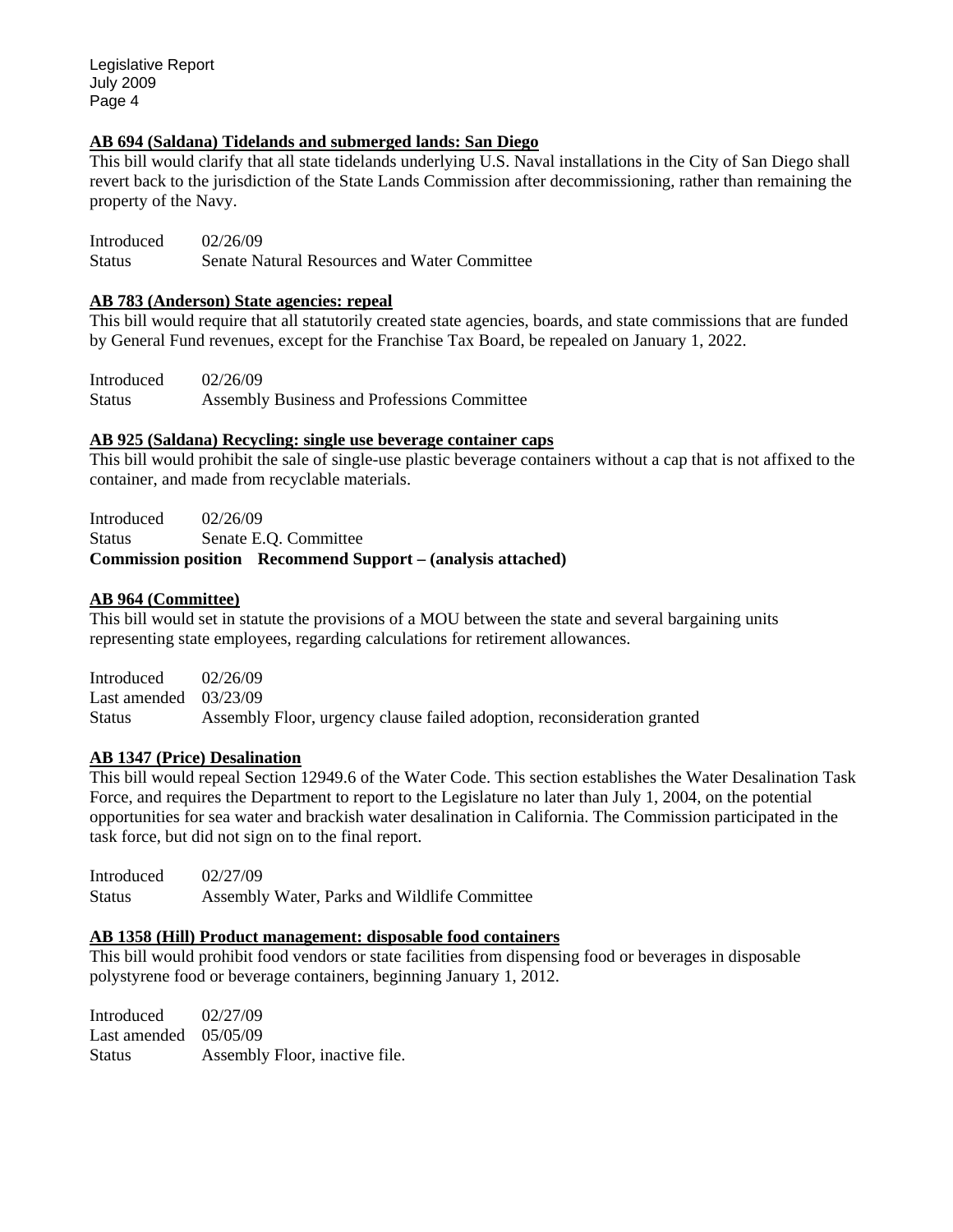#### **AB 1408 (Krekorian) Water demand mitigation fund**

This bill would allow a local government to establish a "water demand mitigation fund." The bill would permit public water agencies to use revenues from said funds to implement water efficiency measures in existing structures. The bill would authorize local governments to require developer of new subdivisions (tract maps) to contribute into a water demand mitigation fund, as a condition of approval.

Introduced 02/27/09 Last amended 04/30/09 Status Passage refused, reconsideration granted, to inactive file.

#### **AB 1442 (Committee on Water, Parks and Wildlife)**

This bill would, in relevant part, require the Wildlife Conservation Board to take into consideration areas of the state where public access and hunting/fishing opportunities are most needed when determining which streams and lakes are suitable for hunting and fishing. It would allow the WCB to lease areas of degraded habitat to nonprofit organizations for the purpose of habitat restoration and public access. It would authorize the taking of any game species for a prize or other inducement of reward.

| Introduced              | 02/27/09                                     |
|-------------------------|----------------------------------------------|
| Last amended $06/15/09$ |                                              |
| <b>Status</b>           | Senate Natural Resources and Water Committee |

#### **AJR 3 (Nava) Offshore oil drilling**

This measure would request that Congress reinstate the federal offshore oil and gas leasing moratorium for the 2009 fiscal year and beyond. This measure also would memorialize the Legislature's opposition to the proposed expansion of oil and gas drilling of the Pacific Coast and any federal energy policies and legislation that would weaken California's role in energy siting decisions by those policies.

Introduced 01/23/09 Last amended 04/30/09 Status Senate Natural Resources and Water Committee

#### **SB 4 (Oropeza) State beaches and parks: smoking**

This bill would prohibit smoking of any tobacco product on a state coastal beach on in any unit of the State Parks system. The bill authorizes the Department of Parks and Recreation, or any other relevant state agency, to develop and post signs to provide notice of the smoking prohibition.

Introduced 12/01/08 Last amended 06/18/09 Status Assembly Governmental Organization Committee **Commission Position Recommend Support – (analysis attached)** 

#### **SB 21 (Simitian) Fishing gear**

This bill would require the Department of Fish and Game to make recommendations to the Fish and Game Commission regarding a sustainable funding source for the recovery of derelict fishing gear and the prevention of lost of fishing gear. The bill would require any persons and/or vessels who lose fishing gear at sea to report the loss within 48 hours. The bill would require all fishing licenses issued by the DFG to include information and phone numbers related to the new requirement. The bill would also require DFG to establish a data base of all known and reported sites of derelict/lost fishing gear, and to establish performance targets for their removal.

Introduced 12/01/08 Last amended 03/25/09 Status Senate Appropriations Committee, Suspense File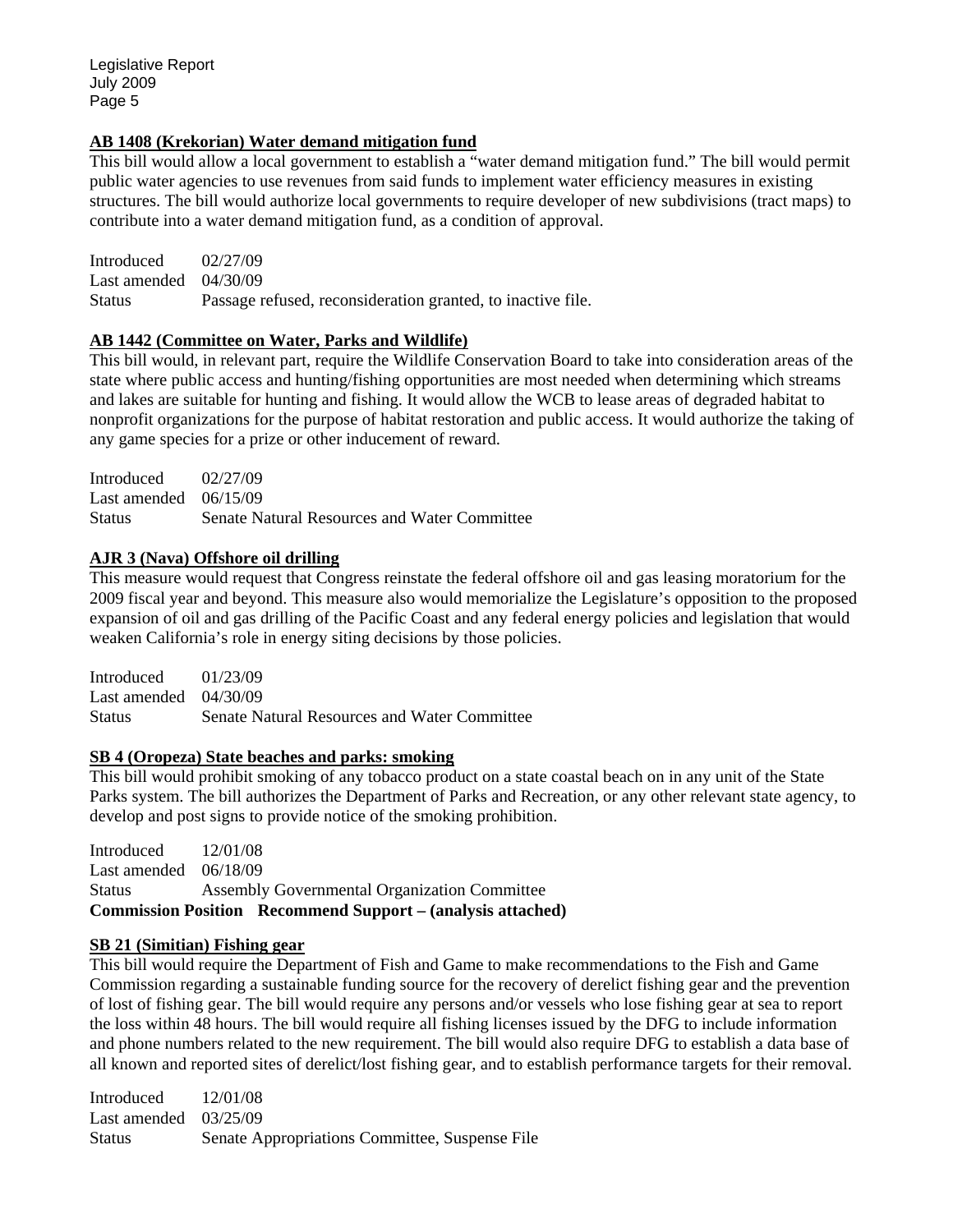#### **SB 42 (Corbett) Coastal resources: seawater intake**

This bill would prohibit a state agency from approving any new power plant or industrial facility that utilizes Once-Through-Cooling (OTC). The bill would also establish a per-gallon fee for sea water used for OTC in an amount to be set by the SWRCB. Fees would be deposited in the Marine Life Restoration Account, which the bill would create, within the Coastal Conservancy's Coastal Trust Fund. The bill would also require the SWRCB to establish and implement a statewide policy on the use of sea water for OTC.

Introduced 01/06/09 Last Amended 04/14/09 Status Senate Energy, Utilities and Commerce

#### **SB 262 (Lowenthal) Coastal resources:**

This bill would repeal the requirement that the Commission must meet monthly. In the event that the Commission did cancel a meeting, this bill would extend all statutory deadlines to the following month. *Amendments taken on 6/11 stipulate that the Commission must meet at least 10 times per year.*

Introduced 02/24/09 Last amended 06/11/09 Status Assembly Natural Resources Committee **Commission Position Support** 

#### **SB 428 (Kehoe) Tide and submerged lands**

This bill would specify that a "marine mammal park for the education and enjoyment of children" is an allowable use for the City of San Diego to authorize at the property known as "Children's Pool." The intent of the legislation is to allow the City some relief in deciding how/whether to comply with a 2001 appeals court decision ordering the city to dredge the pool to eliminate harbor seal habitat, in light of a subsequent restraining order to prevent the dredging based on environmental concerns.

Introduced 02/28/09 Status Assembly Appropriations Committee

#### **SB 459 (Wolk) Tidelands and submerged lands: removal of vessels**

This bill would allow the State Lands Commission to immediately remove without notice any unattended vessel that is moored, docked, beached or stranded in such a way that it is creating a hazardous condition. This bill would provide that any vessel under the State Lands Commission's jurisdiction that is allowed to persist in an unseaworthy or dilapidated state for more than 30 days shall be declared abandoned and authorize the Commission to sell, destroy or otherwise dispose of the vessel. Any proceeds from the sale of abandoned property, less the commission's costs, be deposited into the General Fund.

Introduced 02/26/09 Last amended 06/18/09 Status Senate Appropriations Committee

#### **SB 650 (Yee) Half Moon Bay**

This bill would appropriate \$10 million from Proposition 84 funds to the city of Half Moon Bay to purchase the property known as Beachwood to assist with the city's settlement agreement in the matter of Yamagiwa v. City of Half Moon Bay (N.D. Cal. 2007). Under the settlement agreement the city waived its right to appeal, and now owes the plaintiff \$18 million.

Introduced 02/27/09 Last amended 05/06/09 Status Senate Natural Resources and Water Committee, Hearing cancelled at author's request.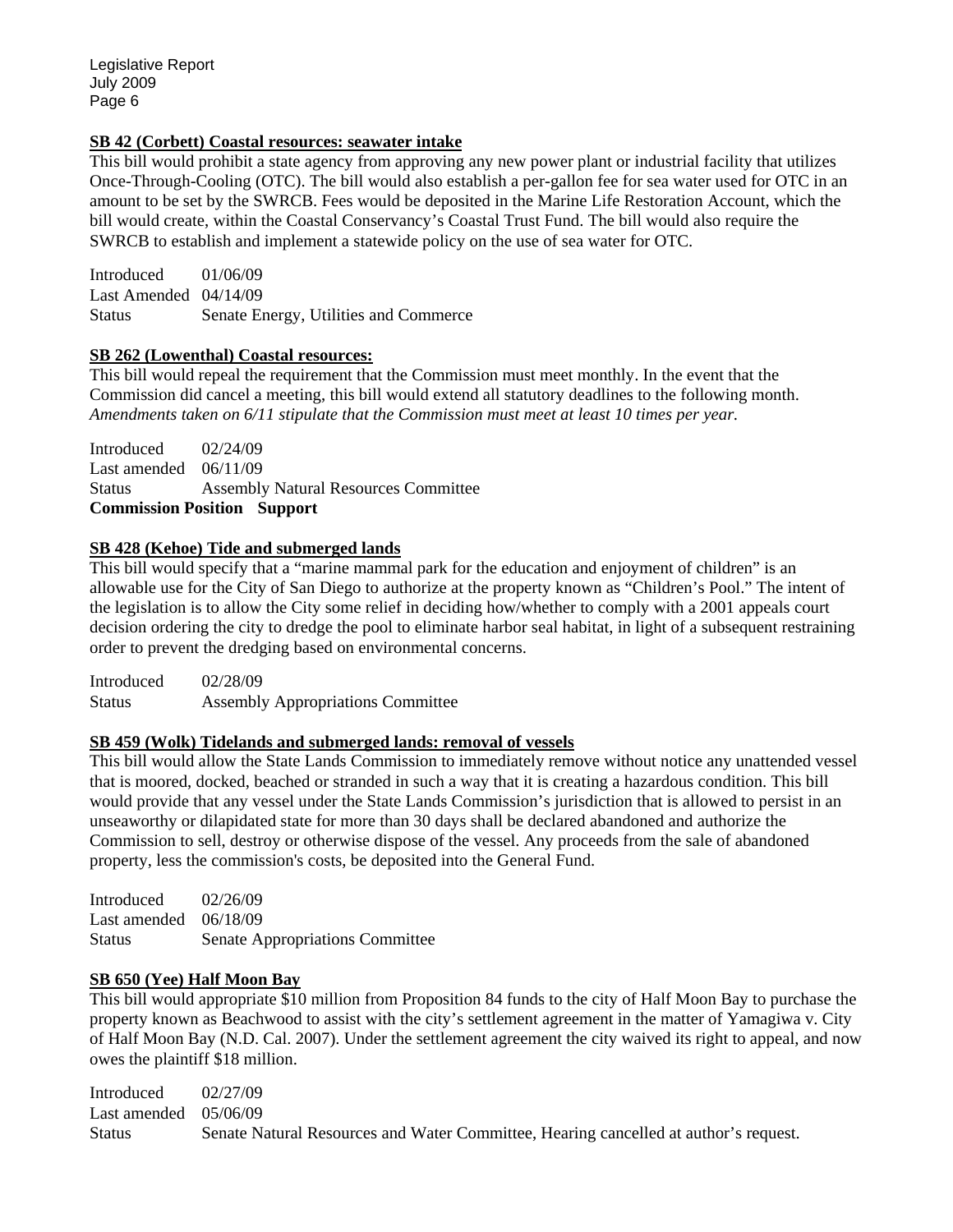Legislative Report July 2009 Page 7

#### **SB 790 (Pavley) Coastal resources; project grants**

This bill would make Low Impact Development (LID) projects eligible for Prop 84 bond funds, if those projects contribute to the protection of water quality or reduce storm water runoff, and authorize the State Water Resources Control Board, in consultation with the Coastal Conservancy, to award grants to public agencies and non-profit organizations.

Introduced 02/27/09 Last amended 05/04/09 Status Assembly Environmental Safety & Toxic Materials Committee

#### **SB 801 (Walters) Coastal resources: City of Laguna Nigel:**

This bill states that it is the intent of the Legislature to revise the current coastal zone boundary to terminate at the western edge of the city. This would remove much of the incorporated area of the city of Laguna Nigel from the coastal zone. *Amendments taken on 4/13 replace the initial language with language that makes technical, non-substantive changes to the California Environmental Quality Act.* 

Introduced 02/27/09 Last amended 04/13/09 Status Senate Rules **Commission Position Oppose** 

#### **SB 833 (Natural Resources and Water Committee) Natural resources**

This bill makes numerous minor changes to several sections of the Public Resources Code, including Section 30716(c)(3)(B) relating to de minimis amendments to Port Master Plans. This bill would delete an inadvertent self cross-reference to (c), and a mistaken cross reference to 30716(b), which governs minor amendments. The bill would replace that cross reference with a referral to 30716(a) which governs regular PMP amendments. This would allow the Commission, if 3 or more members disagree with an Executive Director's determination that a PMP amendment is de minimis, to set the amendment for public hearing.

Introduced 04/15/09 Last Amended 06/17/09 Status Assembly Natural Resources Committee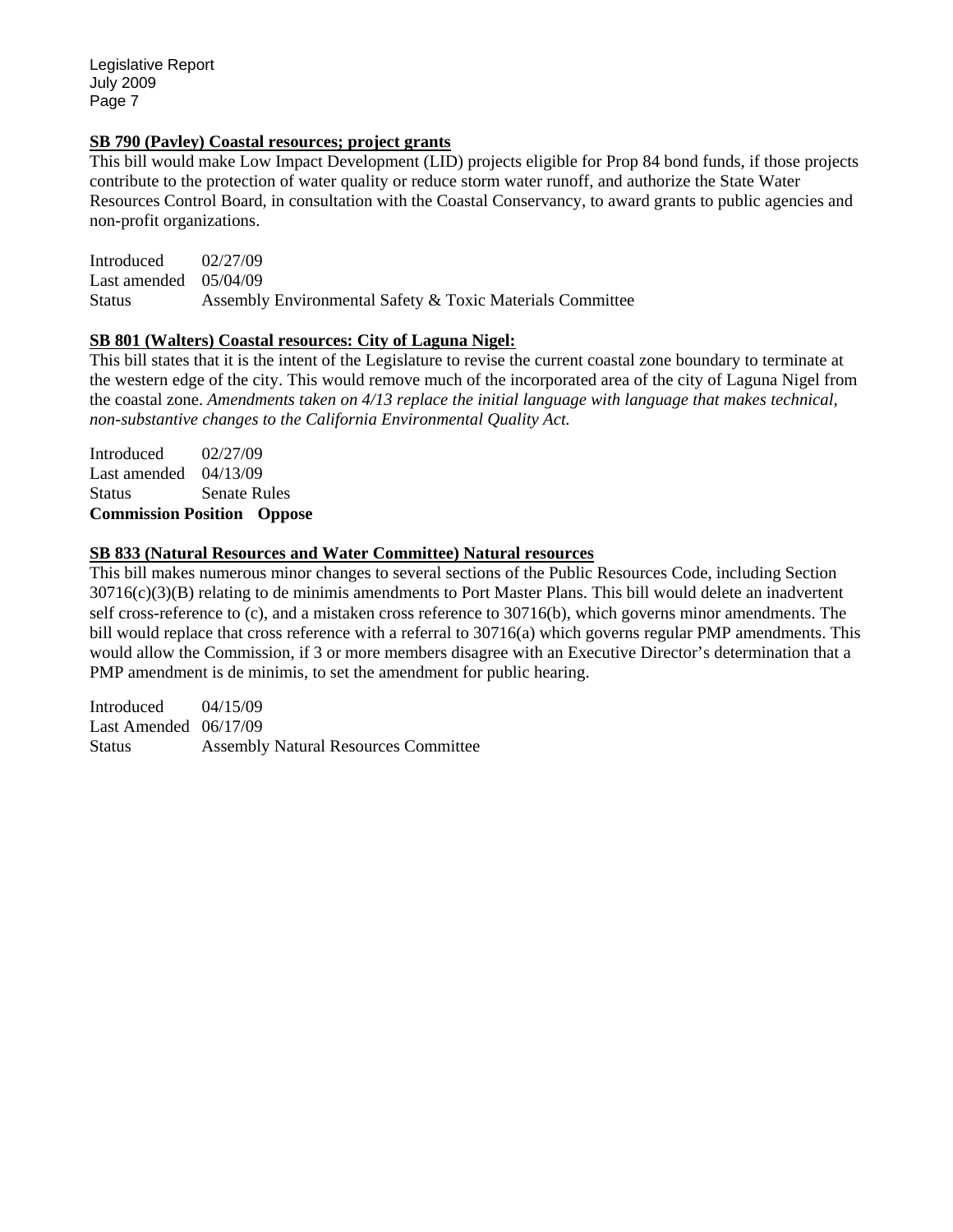#### CALIFORNIA COASTAL COMMISSION

45 FREMONT, SUITE 2000 SAN FRANCISCO, CA 94105- 2219 VOICE (415) 904- 5200 FAX ( 415) 904- 5400 TDD (415) 597-5885

#### **BILL ANALYSIS SB 4 (Oropeza)**

As Amended June 18, 2009

#### **RECOMMENDED POSITION**

Staff recommends the Commission **Support** SB 4.

#### **SUMMARY**

SB 4 would make it a misdemeanor for a person to smoke any tobacco product on any state beach or any unit of the state park system, if signs had been posted to inform the public of the new law. Violation would be punishable by a fine of \$100.

#### **PURPOSE OF THE BILL**

The purpose of the bill is to reduce cigarette butt litter and marine debris by banning smoking on state beaches. An additional purpose is to reduce the harmful health impacts of second hand smoke.

#### **EXISTING LAW**

Under existing law, smoking is banned within 25 feet of a playground, sand lot, or tot lot, or entrance to a public building. Smoking is also prohibited inside public facilities and private restaurants, bars and workplaces. Over the last few years, several Cities and Counties have banned smoking on local beaches and parks, including the Counties of San Mateo and San Francisco, and the Cities of San Diego, Los Angeles, Huntington Beach, Pasadena, Carson and Davis.

#### **PROGRAM BACKGROUND**

As the primary sponsor of California Coastal Cleanup Day, the Commission has been collecting data on beach litter since 1985. Since that time, over 900,000 volunteers have collected more than 14 million pounds of garbage. Every year, the most prevalent item of trash recovered is cigarette butts. Volunteers have removed over 5.5 million cigarette butts since data began being collected in 1989. While cigarette butts are small and relatively light, and therefore do not make up a significant percentage of the pounds of trash removed each year, butts annually account for 40 percent of the total number of debris items removed from California's shorelines.

#### **ANALYSIS**

As noted above, cigarette butts are the single most prevalent item of debris collected from public beaches. Cigarette butts are composed almost entirely of plastic (rather than paper and cotton, as is popularly thought). As such, they take an incredibly long time to biodegrade. While it may take 5-10 years for the butts to break down into smaller pieces of plastic that might not be recognizable as butts, or even visible to the naked eye, those smaller pieces persist in the marine environment, and may never fully biodegrade,. Even as plastic particles become smaller, they maintain their potential for ingestion by marine animals and organisms. Once ingested, plastic can fill an animal's stomach, giving them a false sense of satiation without providing nourishment, leading to the potential for starvation. In addition, the various toxic chemicals that are used to create different forms of plastic may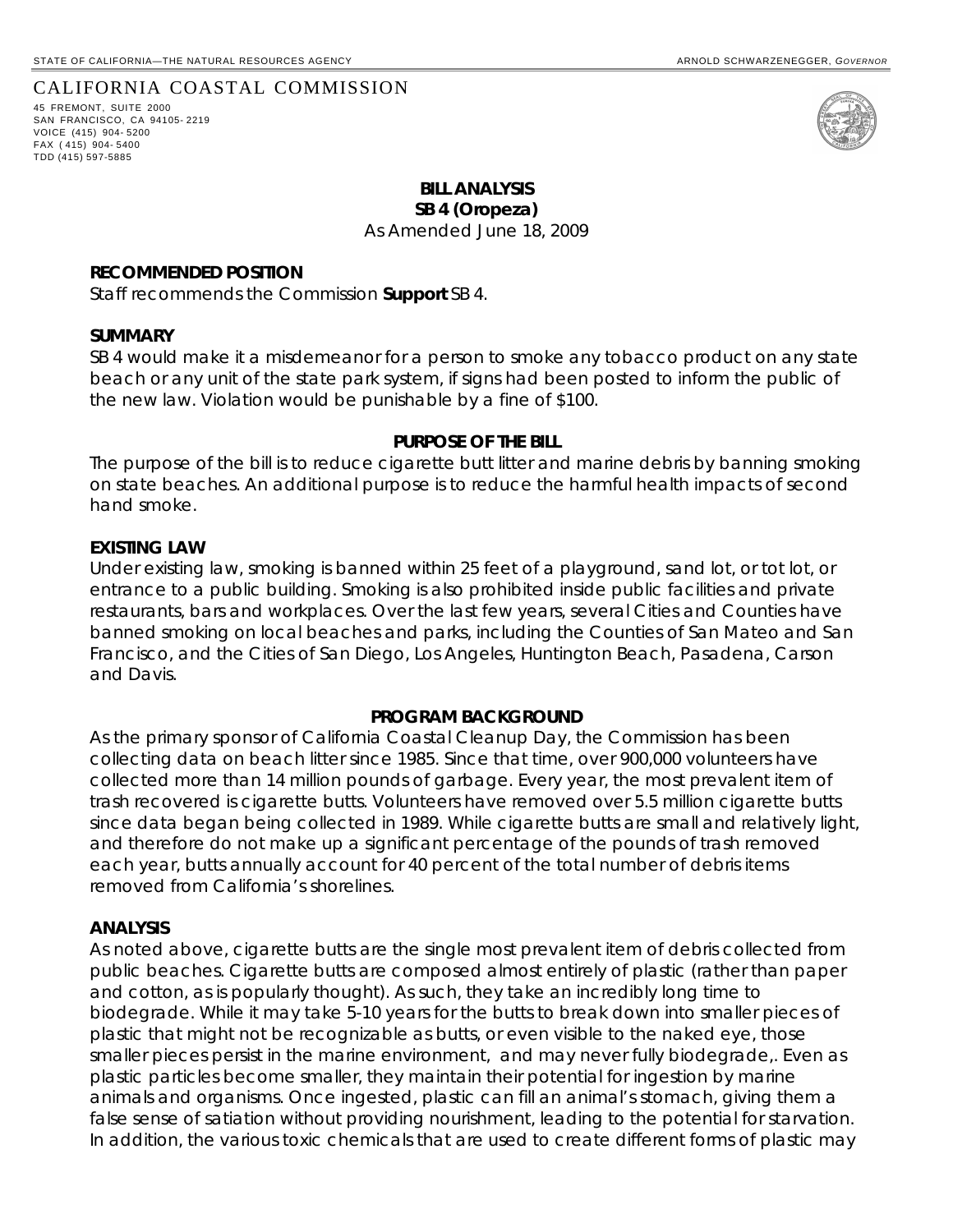#### SB 4 Bill Analysis Page 2

leach into the tissue of the ingesting animal, from which point they may travel up the food chain and cause harm through bioaccumulation.

In addition to the potential health impacts to marine organisms and humans alike, cigarette butts are a blight on our beaches. While no specific economic study has been conducted on the financial impact of dirty beaches, California has a \$46 billion ocean-dependent economy, and economic studies conducted on the east coast have shown a direct economic impact to surrounding communities due to dirty or unhealthy beaches.

There is no way to distinguish between cigarette butts that make their way into the coastal and marine environment from beaches, versus those that are washed down from inland areas. However, it is reasonable to assume that if smoking on state beaches and park facilities was prohibited and enforced, it would reduce the overall number of cigarette butts in the environment. In fact, preliminary data from Coastal Cleanup Day events indicates that this theory holds true: data by the California. Data from the Coastal Commission's beach cleanup events indicates a 43% decrease in smoking litter on L.A. County beaches from 2004-2006. Smoking bans were in effect on a vast majority of L.A. County beaches by 2005. In those same years (2004-06), in areas where smoking was not banned, the presence of smoking litter increased. Similar decreases were found in San Diego and Santa Cruz counties, where smoking is banned on many beaches. A secondary benefit could be realized from the public education aspect of this bill. If the "no smoking" signs were designed in such a way as to inform smokers of the dangers associated with cigarette butt pollution, (such as the signs on storm drains that feature a fish motif and read "drains to bay," etc.) and/or coordinated with a public outreach media campaign, it could result in heightened awareness of the issue and a change in habits over time.

Certainly, marine debris and beach litter takes many forms, and cigarette butts are only a single component. But addressing the issue from many angles is necessary to make incremental progress on such a complex issue. Reducing the waste stream is a proven approach, and banning smoking on beaches is a step in that direction.

## **RECOMMENDED POSITION**

Staff recommends the Commission **Support** SB 4

# **SUPPORT/OPPOSITION (as of 5/6/09)**

### **Support for SB 4:**

American Cancer Society American Heart Association California Medical Association Heal the Bay

**Opposition to SB 4:** Commonwealth Brands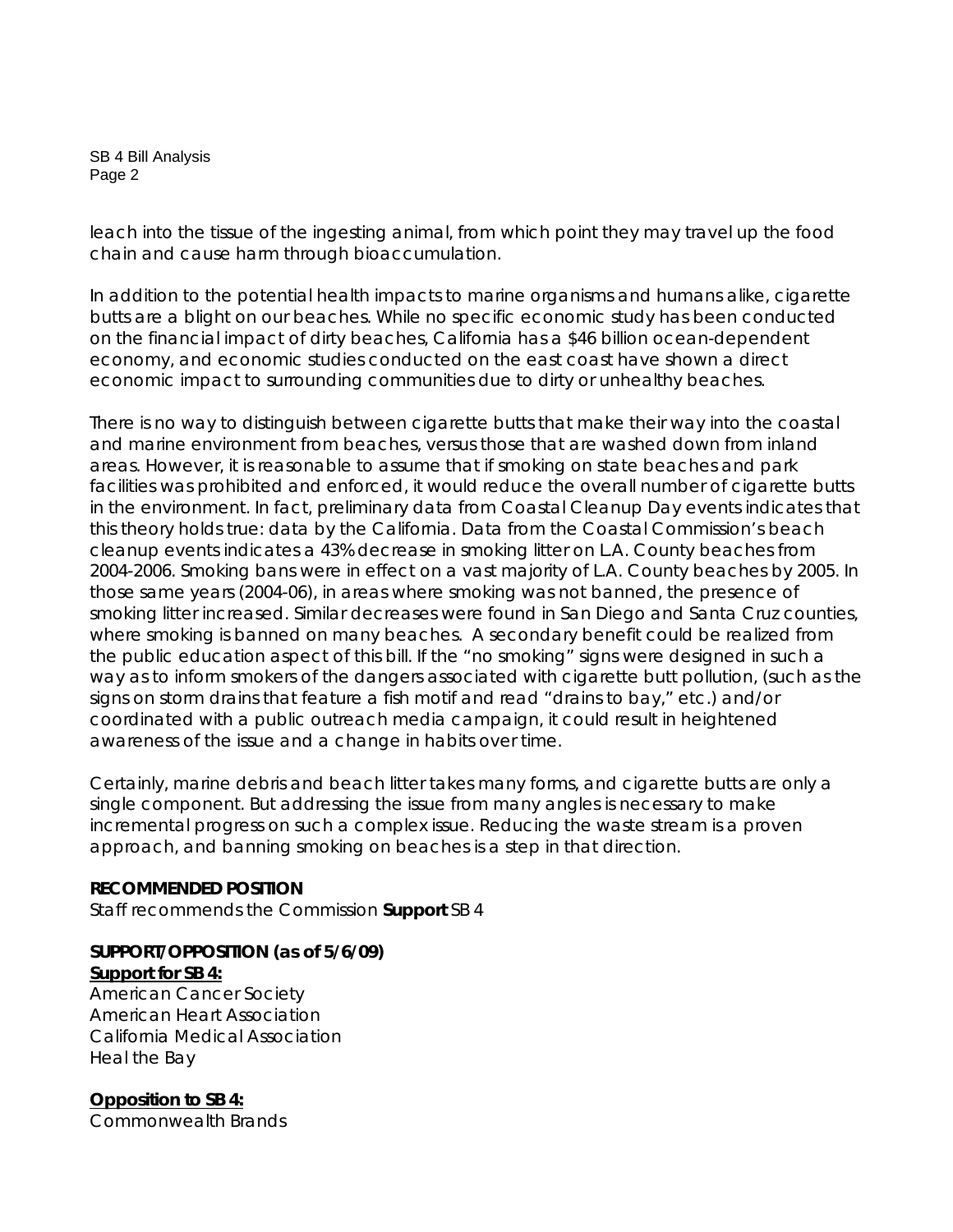# BILL NUMBER: SB 4 AMENDED BILL TEXT

# AMENDED IN ASSEMBLY June 18, 2009 AMENDED IN SENATE MAY 5, 2009

# INTRODUCED BY Senator Oropeza

# DECEMBER 1, 2008

# An act to add Section 5008.9 to the Public Resources Code, relating to public resources.

# LEGISLATIVE COUNSEL'S DIGEST

SB 4, as amended, Oropeza. Public resources: state beaches and parks: smoking ban.

(1) Existing law makes it an infraction for a person to smoke a cigarette, cigar, or other tobacco-related product within 25 feet of a playground or tot lot sandbox area.

This bill would make it an infraction for a person to smoke, as defined, a pipe, cigar, or cigarette on a state coastal beach or in a unit of the state park system, as defined. The bill would establish a state-mandated local program by creating a new crime.

This bill would permit the Department of Parks and Recreation or another relevant state agency to develop and post signs at a state coastal beach or a unit of the state park system to provide notice of the smoking prohibition. The bill would require the smoking prohibition to be enforced only after signs have been posted alerting the public of the prohibition *, but would authorize warnings to be given before signs have been posted* .

(2) The California Constitution requires the state to reimburse local agencies and school districts for certain costs mandated by the state. Statutory provisions establish procedures for making that reimbursement.

This bill would provide that no reimbursement is required by this act for a specified reason.

Vote: majority. Appropriation: no. Fiscal committee: yes. State-mandated local program: yes.

THE PEOPLE OF THE STATE OF CALIFORNIA DO ENACT AS FOLLOWS:

SECTION 1. Section 5008.9 is added to the Public Resources Code, to read:

5008.9. (a) For purposes of this section, the following definitions apply:

(1) "Cigar" has the same meaning as defined in Section 104550 of the Health and Safety Code.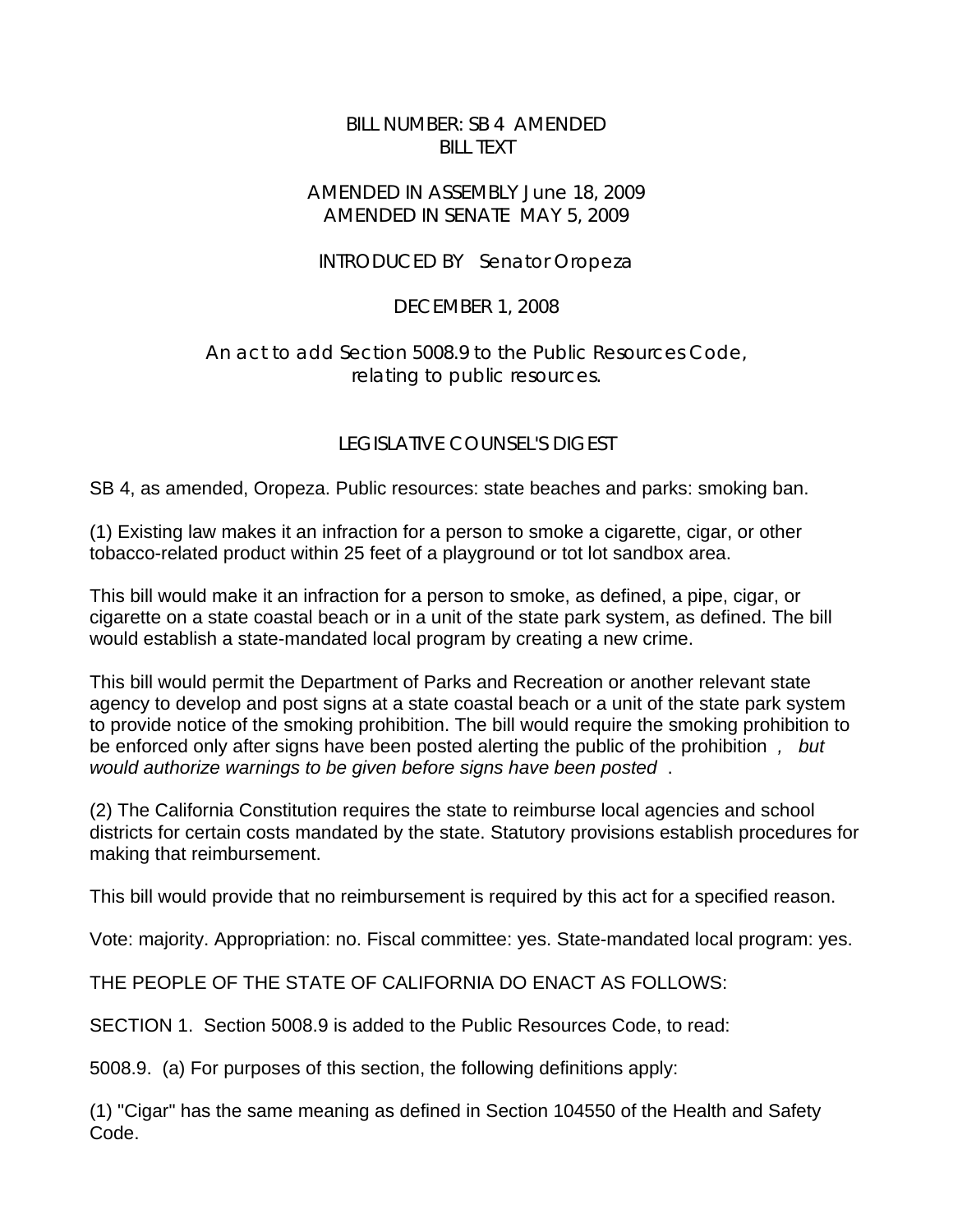(2) "Cigarette" has the same meaning as defined in Section 104556 of the Health and Safety Code.

(3) "Smoke or smoking" means the carrying of a lighted pipe, lighted cigar, or lighted cigarette, of any kind, or the lighting of a pipe, cigar, or cigarette, of any kind, including, but not limited to, tobacco or any other weed or plant.

(4) "State coastal beach" means a sand area that is owned, operated, or under the jurisdiction of the state, an agency of the state, or a department of the state and that adjoins the ocean, a bay, or an estuary. "State coastal beach" does not include an adjacent parking lot.

5) "Unit of the state park system" means an area specified in Section 5002. "Unit of the state park system" does not include an adjacent parking lot.

(b) A person shall not smoke a cigar, cigarette, or other tobacco-related product on a state coastal beach or in a unit of the state park system.

c) A person who violates this section is guilty of an infraction and shall be punished by a fine of one hundred dollars (\$100).

(d) The Department of Parks and Recreation or another relevant state agency or department may develop and post signs at a state coastal beach and a unit of the state park system to provide notice of the smoking prohibition set forth in subdivision (b). New signs shall be posted only when existing signs are replaced by the state.

e) This section shall only be enforced *only* on state coastal beaches or in a unit of the state park system once signs have been posted alerting the public to the smoking prohibition in subdivision (b) *, except that warnings may be given before signs have been posted* .

SEC. 2. No reimbursement is required by this act pursuant to Section 6 of Article XIII B of the California Constitution because the only costs that may be incurred by a local agency or school district will be incurred because this act creates a new crime or infraction, eliminates a crime or infraction, or changes the penalty for a crime or infraction, within the meaning of Section 17556 of the Government Code, or changes the definition of a crime within the meaning of Section 6 of Article XIII B of the California Constitution.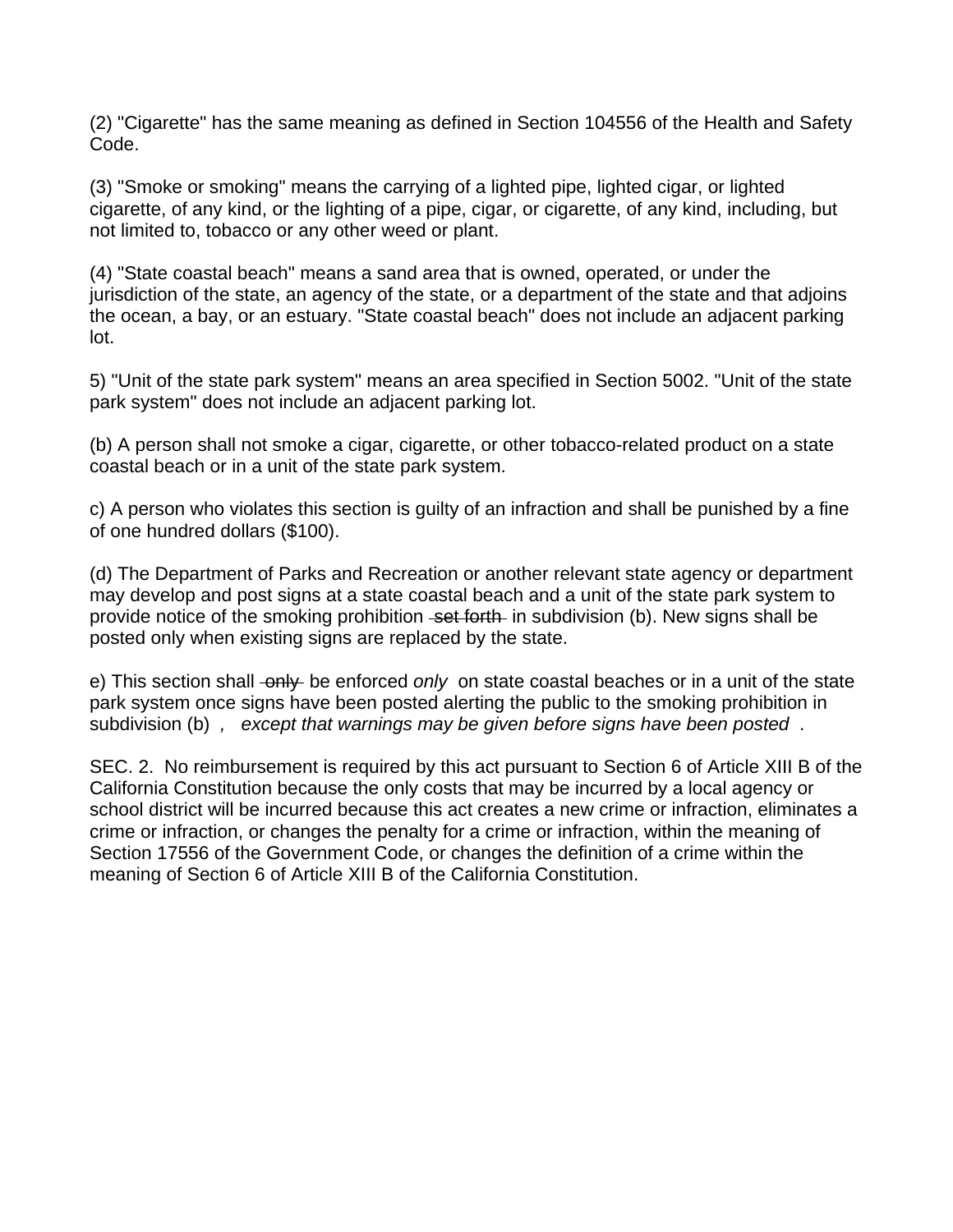### CALIFORNIA COASTAL COMMISSION

45 FREMONT, SUITE 2000 SAN FRANCISCO, CA 94105- 2219 VOICE (415) 904- 5200 FAX ( 415) 904- 5400 TDD (415) 597-5885



# **BILL ANALYSIS AB 925 (Saldana)**  As Introduced, February 26, 2009

#### **RECOMMENDED POSITION**

Staff recommends the Commission **Support** AB 925.

#### **SUMMARY**

AB 925 would prohibit the sale of any plastic, single-use beverage container that does not have an affixed cap made from recyclable material.

#### **PURPOSE OF THE BILL**

The purpose of the bill is to reduce the number of plastic bottle caps that make their way into the terrestrial and marine environment.

#### **EXISTING LAW**

Pursuant to the Integrated Waste Management Act of 1989, rigid plastic packaging container must be made from 25% recycled content or have a recycling rate of at least 45%. This has not been applied to beverage container lids.

#### **PROGRAM BACKGROUND**

The Coastal Commission's Coastal Cleanup Day has grown to become the largest volunteer program in the state, and together with the annual Adopt-A-Beach Program the Commission also runs, comprise the state's primary efforts at combating marine debris. In 2008, over 73,000 volunteers participated in California Coastal Cleanup Day. When combined with the Adopt-A-Beach Program, the Commission brought over 100,000 volunteers out to our beaches and waterways to conduct marine debris cleanup activities. Since 1989, the Commission has also been collecting data on the debris the volunteers remove, and this accumulated data has provided the state with a wealth of information on the composition and potential sources of the debris littering California's coast and inland waterways. Thanks to this history of information and activities, the Commission has become one of the state's foremost authorities on the quantity and various impacts of marine debris.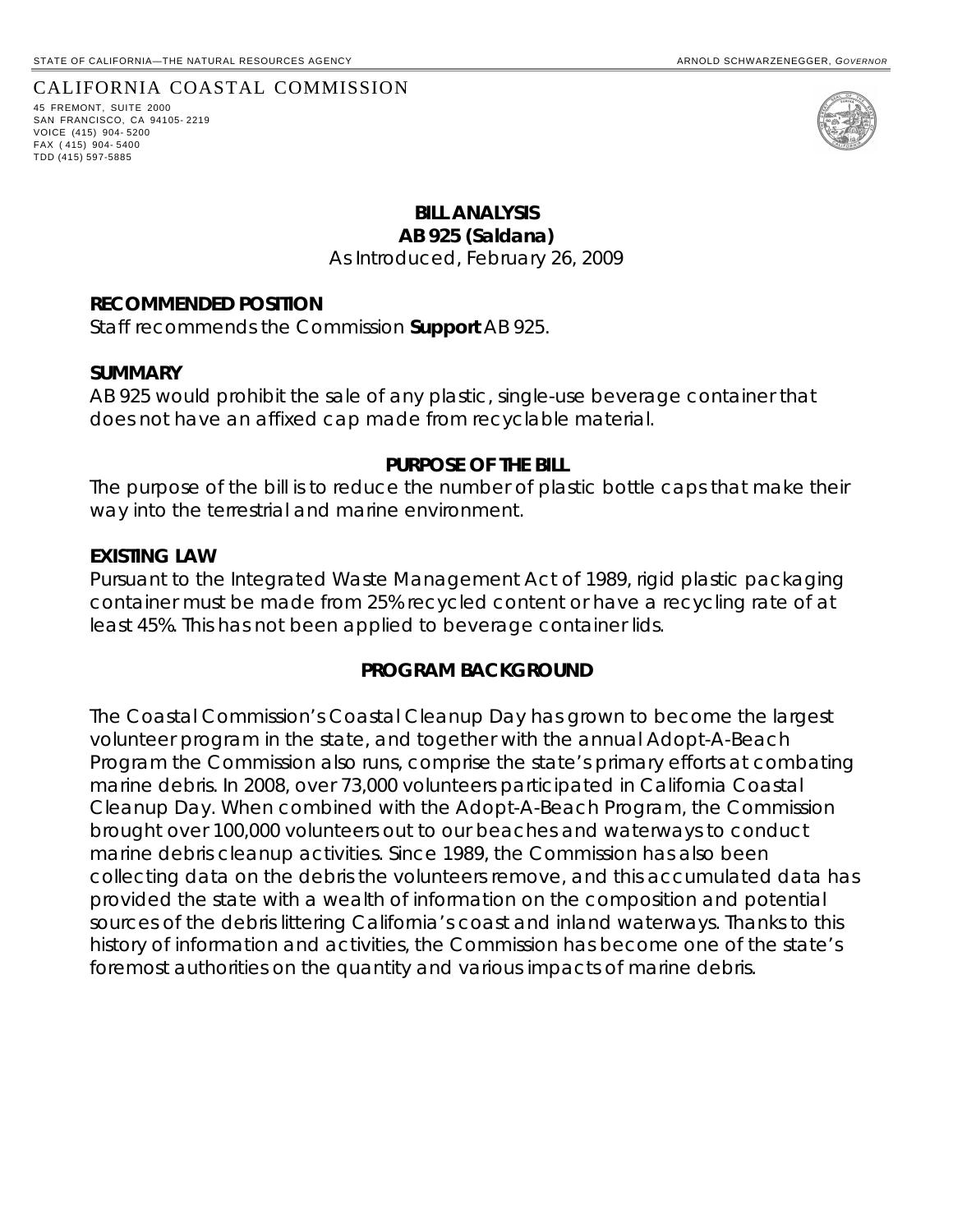AB 925 Bill Analysis Page 2

Since the Commission began collecting data from Coastal Cleanup Day in 1989, 1,044,414 bottle caps have been collected; about 10% of all items collected annually. In 2005, 61,117 bottle caps were collected during California's Coastal Cleanup Day. The California Coastal Commission report, Eliminating Land-based Discharges of Marine Debris in California: A Plan of Action from The Plastic Debris Project, identifies bottle caps and lids as the third most common type of debris. The report recommends actions to address marine debris from land-based discharges. Action 61 includes a recommendation to "redesign beverage containers to eliminate pieces that can become segregated from the beverage container, including lids, caps, straws, and cup holders." This bill would implement recommendation 61, reducing marine debris as well as marine wildlife mortality associated with ingesting this material.

The California Department of Conservation estimates that between 35-50% of all bottles returned for recycling are returned without the caps. On February 8th, 2007 the Ocean Protection Council adopted a comprehensive resolution on marine debris that recommended specific actions for California to prevent and reduce marine debris, including tethering plastic bottle caps.

# **ANALYSIS**

Plastic marine debris is a pernicious and growing problem world-wide, and plastic bottle caps are a significant component of marine debris. Because plastic does not degrade in the marine environment, it simply breaks down into ever smaller particles which can actually displace natural food sources for ocean wildlife. Recent studies by the Algalita Marine Research Foundation and the Southern California Coastal Water Research Project have found that the average mass of plastics in the seawater off the coast of Long Beach is two and a half times greater than the average mass of plankton. A similar study over seawater 1,000 miles west of San Francisco in the Pacific gyre found the mass of plastics was six times the mass of plankton in drifts where marine animals congregate for feeding. Obviously, this debris can be life threatening to marine organisms. Large seabirds such as Laysan and Black-footed albatrosses and Northern Fulmars frequently consume larger pieces of marine debris, including bottle caps. Adults have also been known to feed these items to their young. Consumed in large quantities, plastic debris can kill adults and juveniles alike.

Recycling centers already recycle bottles and caps and many manufacturers already produce bottles with caps that are tethered in some way. While this bill would make it mandatory to tether lids to bottles, it would not dictate the specific design or technology used.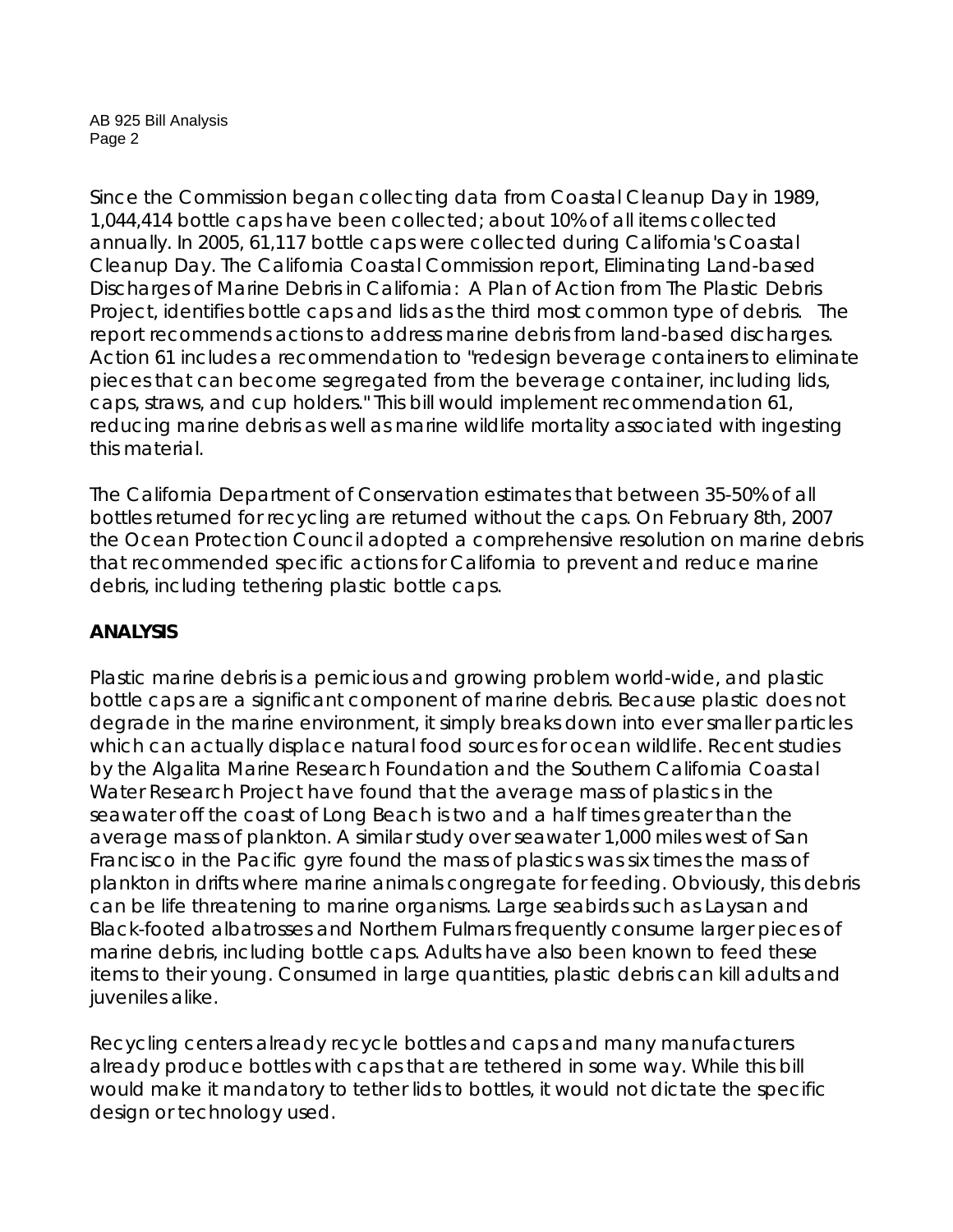AB 925 Bill Analysis Page 3

This solution has a historical precedent. A law passed in the 1970s required affixed pop-tops to replace pull-tabs on aluminum cans. Loose pull-tabs contributed to litter, the un-recycled solid waste stream, and posed a threat to certain types of wildlife. While this law was initially opposed by industry, the it is now the international standard.

AB 925 provides for responsible resource recovery, avoidance of environmental harm, and makes good economic sense in terms of reducing litter and marine debris. In addition, the leashing of caps to bottles themselves will serve an important educational function for the general public, further emphasizing the need to recycle all forms of plastic possible to keep them from being lost, inadvertently or on purpose, in our environment.

# **SUPPORT/OPPOSITION Support for AB 925:**

As You Sow Foundation California Coastkeeper California League of Conservation Voters Clean Water Action / Clean Water Fund Faith2Green Green Sangha Heal the Bay JUNK Ocean Advocate Natural Resources Defense Council San Diego Coastkeeper Santa Monica Baykeeper Save the Bay Seventh Generation Advisors Sierra Club California Surfrider Urban Semillas

# **Opposition to AB 925:**

California Grocers Association California Nevada Soft Drink Association California Retailers Association Grocery Manufacturers Association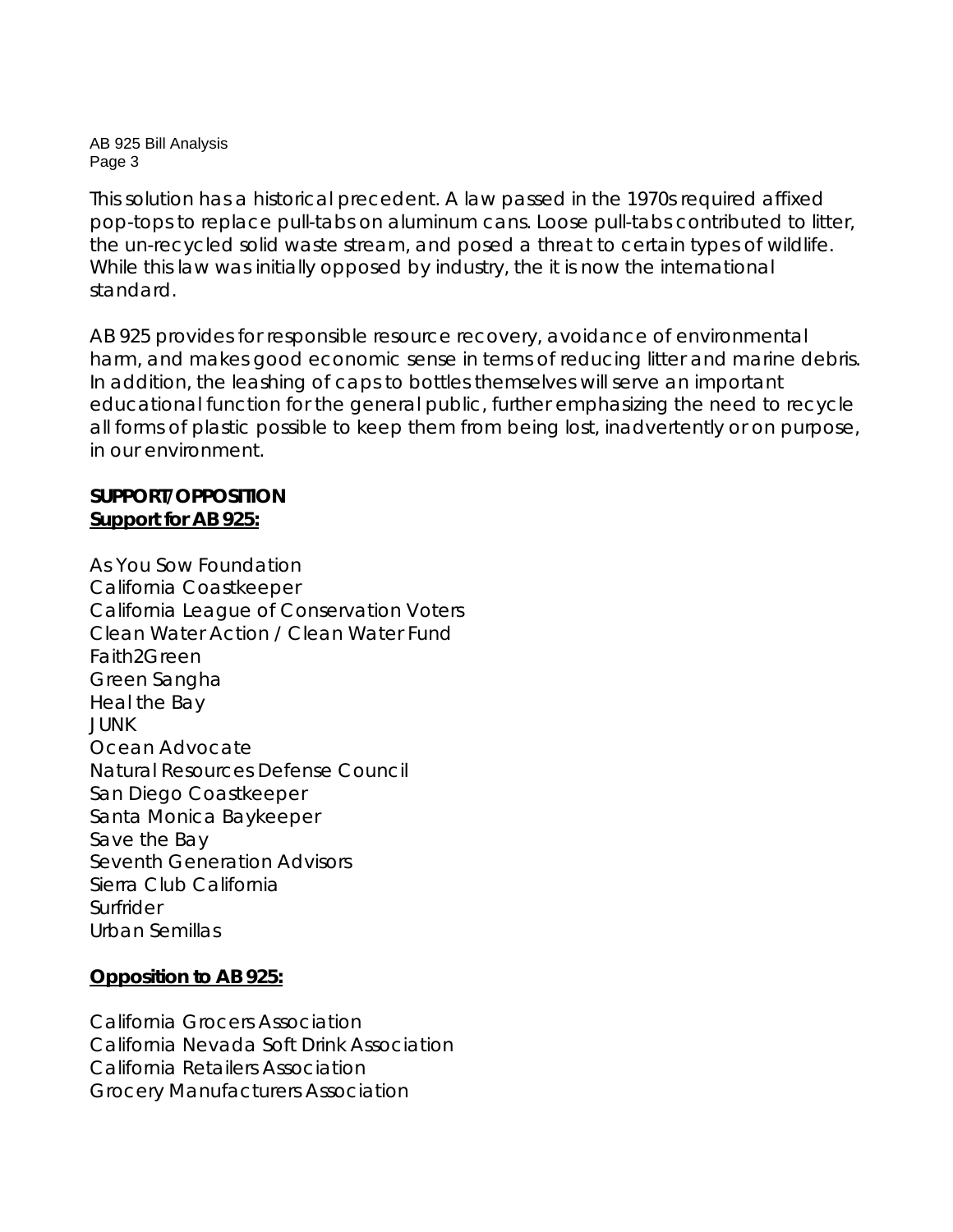# BILL NUMBER: AB 925 INTRODUCED BILL TEXT

# INTRODUCED BY Assembly Member Saldana FEBRUARY 26, 2009

An act to add Chapter 6.3 (commencing with Section 42380) to Part 3 of Division 30 of the Public Resources Code, relating to recycling.

# LEGISLATIVE COUNSEL'S DIGEST

AB 925, as introduced, Saldana. Recycling: single-use plastic beverage container caps.

The California Integrated Waste Management Act of 1989, which is administered by the California Integrated Waste Management Board, requires every rigid plastic packaging container, as defined, sold or offered for sale in this state, to generally meet one of specified criteria.

This bill would define terms and would prohibit a retailer, on and after January 1, 2012, from selling or offering for sale a single-use plastic beverage container with a cap that is not affixed to, or part of, the beverage container. The bill would also prohibit a retailer, on and after that date, from selling or offering for sale a single-use beverage container with a cap, unless the cap is made of a recyclable material, as defined.

Vote: majority. Appropriation: no. Fiscal committee: no. State-mandated local program: no.

THE PEOPLE OF THE STATE OF CALIFORNIA DO ENACT AS FOLLOWS:

SECTION 1. Chapter 6.3 (commencing with Section 42380) is added to Part 3 of Division 30 of the Public Resources Code, to read:

CHAPTER 6.3. PLASTIC BEVERAGE CONTAINER CAPS

42380. The Legislature finds and declares all of the following:

(a) The problem of plastic marine debris is increasing in California and in the North Pacific Gyre, which is a swirling vortex of ocean currents comprising most of the northern Pacific Ocean, and where densities of microplastics have tripled during the last decade.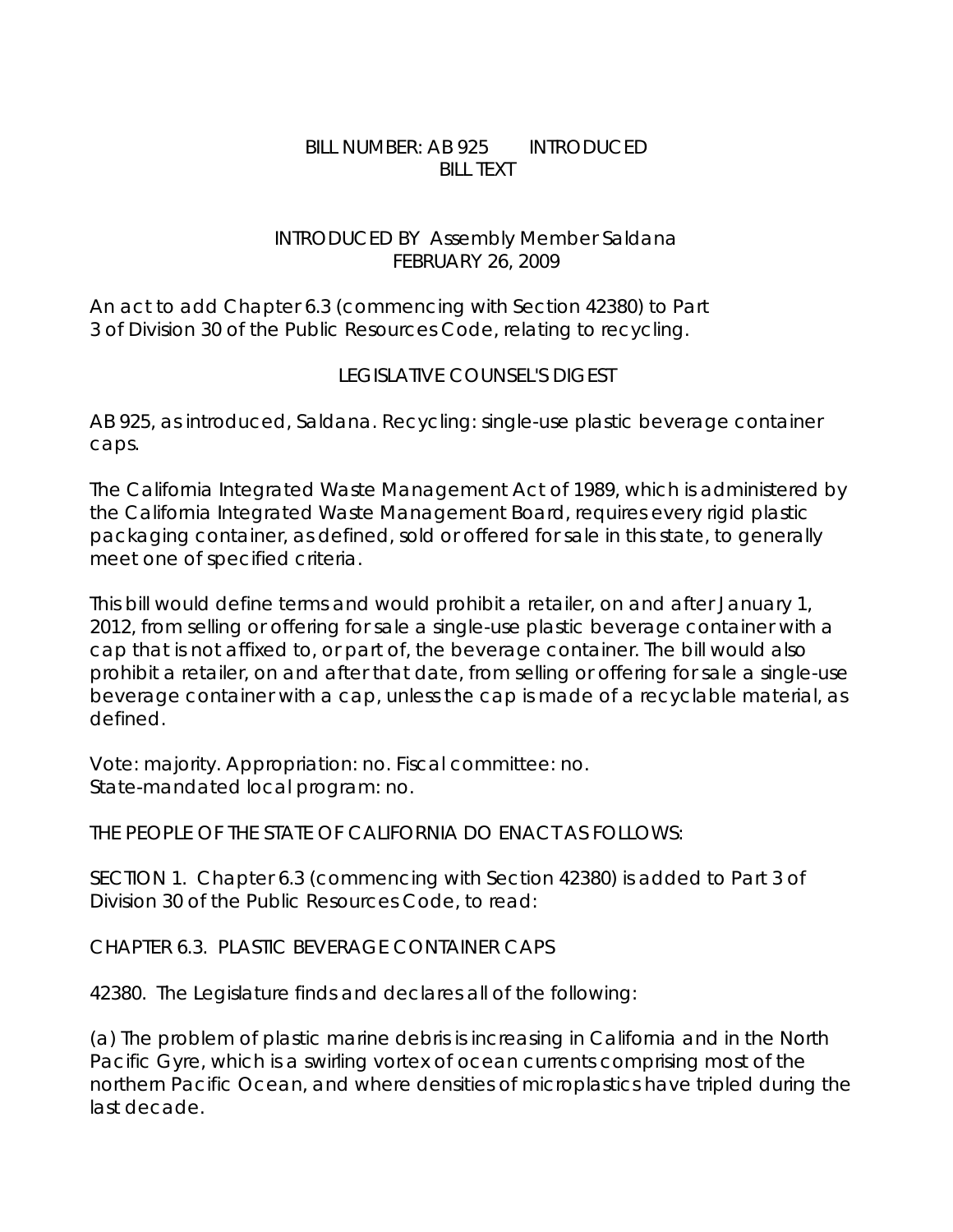(b) Plastic is the most common type of marine debris, comprising up to 90 percent of floating marine debris.

(c) Plastics are especially harmful to the marine environment due to their nondegradable qualities.

(d) Plastic and plastic packaging waste represent a significant and fast growing component of the state's waste stream and marine debris.

(e) Over 60,000 bottle caps were collected on California beaches during Coastal Cleanup Day in 2005.

(f) An Orange County study estimated that over 88,000 plastic caps and lids litter Orange County beaches.

(g) The increasing problem of marine debris is harmful to marine resources. Marine mammals and seabirds often mistake marine debris such as bottle caps for food. Ingestion of the plastic debris can ultimately lead to malnutrition and starvation.

h) Plastic and other debris litter our beaches, and represent a threat to California's forty-six billion dollar (\$46,000,000,000) ocean-dependent, tourism-oriented economy and in certain circumstances may pose a public health threat.

(i) California state and local agencies spend millions of dollars per year in litter collection.

(j) The California Coastal Commission's plan of action from the Plastic Debris River to Sea Project recommends that plastic beverage containers be redesigned to eliminate pieces that can become segregated from the beverage container, including lids and caps.

(k) Aluminum can pull tabs, a common form of litter in the 1960s and 1970s, were redesigned to remain connected to the body of the can. As a result, the pull tab litter problem was eliminated.

(l) The Ocean Protection Council passed a resolution on marine debris on February 8, 2007. The resolution calls for an investigation of innovative methods to reduce plastic waste commonly found in the marine environment.

42381. For purposes of this chapter, the following definitions shall apply:

(a) "Beverage" means a liquid, in a ready-to-drink form, that is intended for human consumption.

(b) "Beverage container" means an individual, separate bottle, can, jar, carton, or other receptacle, however denominated, in which a beverage is sold, and that is